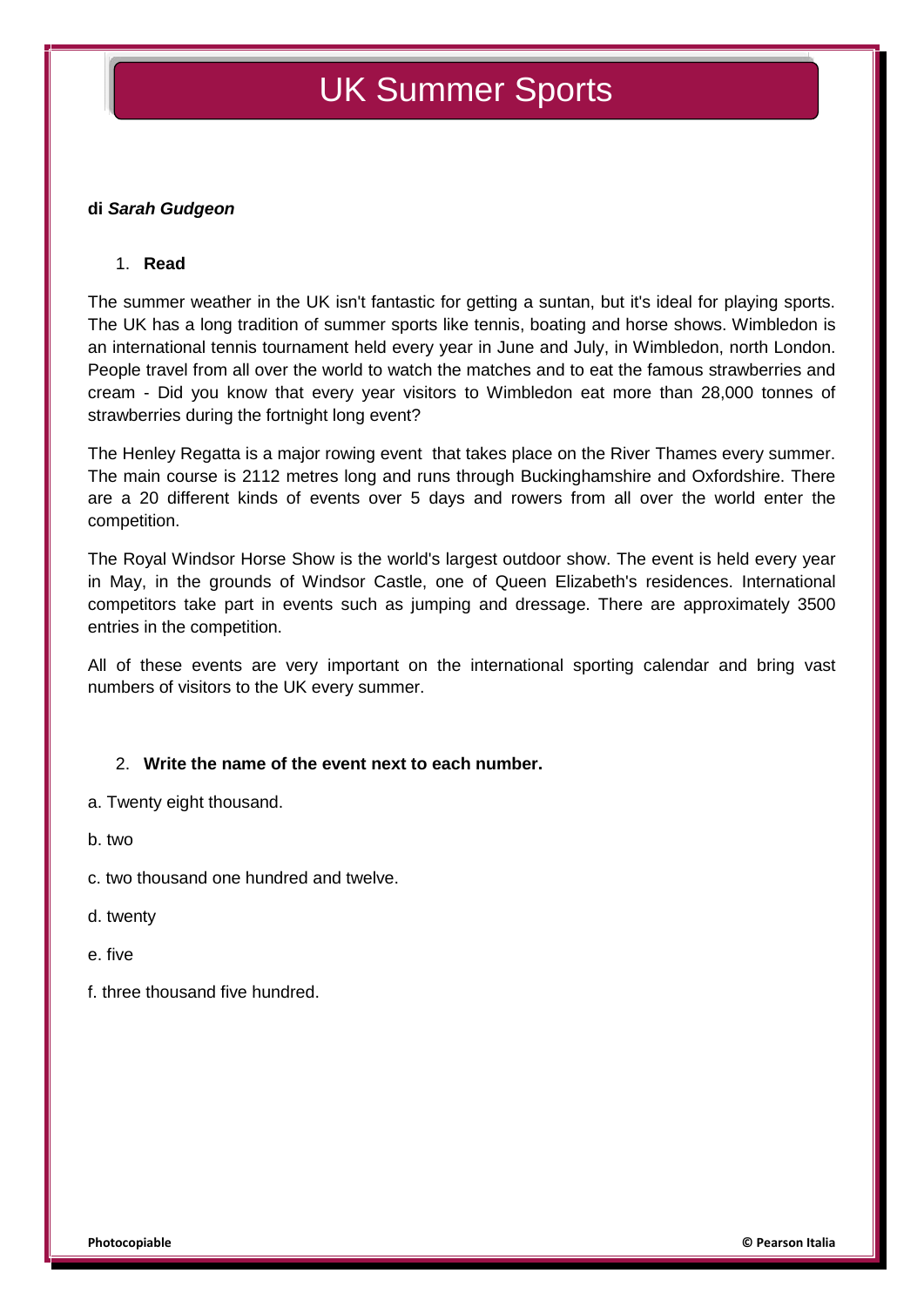### 3. **Look at this rowing chant. Chants are used to help teams co-ordinate rhythmic movements.**

Let's get rowing 1-2-3

Keep on moving

Left with me

Let's get rowing 1-2-3

Keep on moving

Right with me

4. **Imagine you are taking part in the Henley Regatta. Write your own rowing chant.**